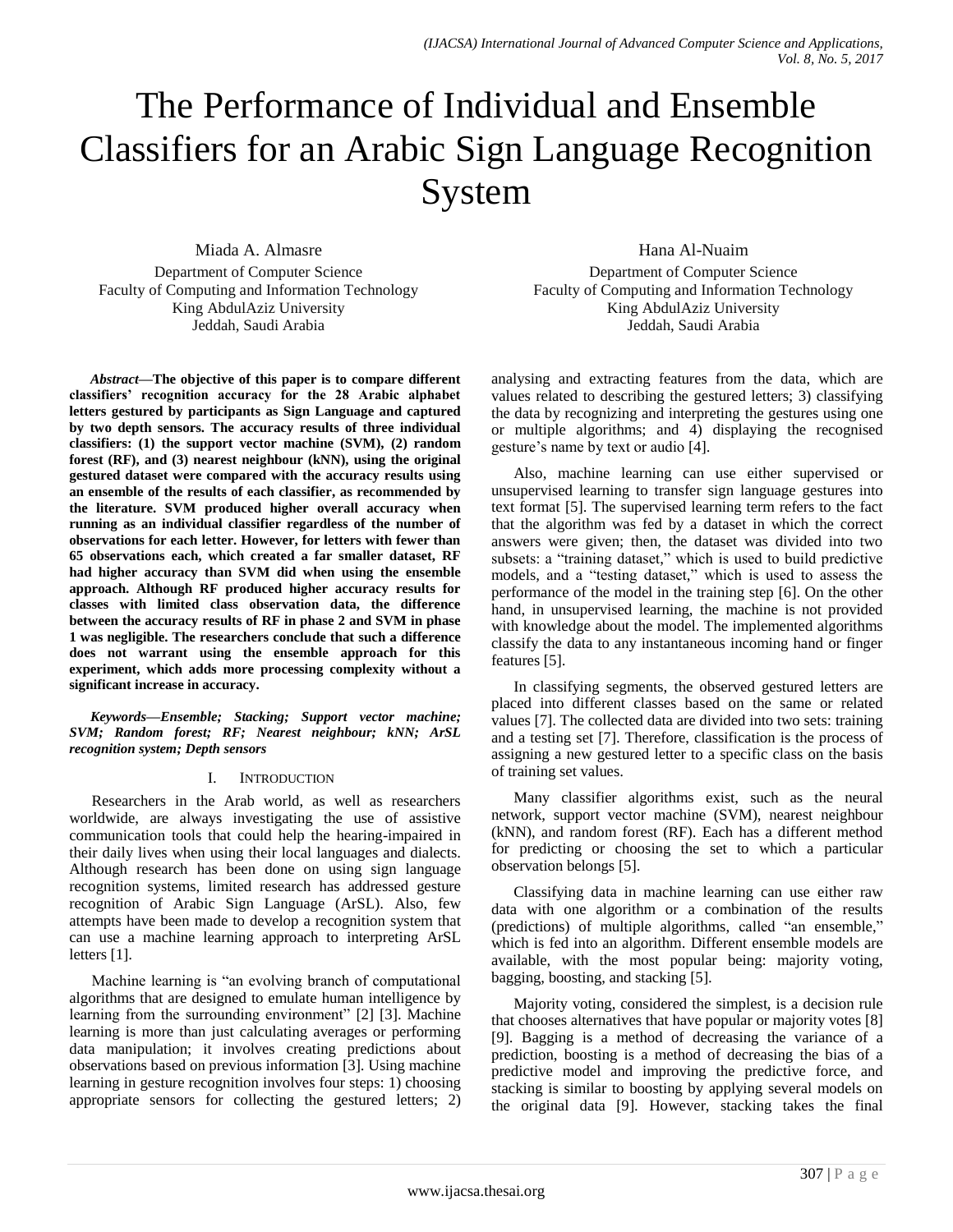prediction using functions such as the sum, the average, or the weight of the predictions that other algorithms have generated [10].

Different types of stacking exist: some types use the original data together with classifiers as input to an ensemble model, whereas some do not. In addition, some use hard labels from classifiers, whereas others use probabilities [10]. Although using the ensemble approach requires mathematical complexity, it may increase the accuracy of the recognition. To classify gestures, one can use an individual classifier or an ensemble of the output of multiple classifiers. Results within the literature of classification using multiple learning algorithms or an ensemble model usually had higher accuracy rates, yielding better predictive performance than those obtained from the other formed learning algorithms [5].

Despite the complexity, the possible reasons for using an ensemble approach are: the data volume is too large or small, or not enough data are available to divide and conquer the data or for data fusion [11]. Therefore, in some cases, if the data to be analysed are too large, the use of one classifier may not effectively process the data. Similarly, ensemble systems can be used to address the exact opposite problem of not having enough data [12].

Analogically speaking, creating an additional step by feeding a classifier an ensemble of the data is like seeking a second and third opinion when it comes to a medical consultation: it increases reliability and reduces the risk of a wrong diagnosis [12].

The research methodology of Al-Masre and Al-Nuaim for gesture recognition used only one classifier (SVM) as a supervised machine learning hand-gesturing model [13] to classify the 28 letters (considered classes) of the Arabic alphabet "Figure 1." In addition, to overcome the time complexity of interpreting the data for their model, the researchers used the principle component analysis (PCA) algorithm to simplify the large dataset by reducing features. Recognition results were at 86% for the ArSL letters tested in their experiment [13].

Although this research also used SVM to classify the 28 ArSL letters as in Al-Masre and Al-Nuaim [13], and to overcome the limitation of using the PCA algorithm, the proposed model focused on including all of the features of the collected data while adding a classification step, as recommended by the literature, to produce higher recognition accuracy. The extra step used the same classifiers that used the original dataset to classify the combined results (ensemble).

Therefore, it is the objective of this research to compare the recognition accuracy of three different popular individual classifiers using the original gestured dataset with the accuracy results of the same three classifiers using an ensemble of the results of the same classifiers.

In an attempt to investigate if adding a classification step produces higher accuracy, this research combined the results from three individual classifiers that used raw gestured data. The extra step would classify the combined (ensemble) data using the same three classifiers that used the original data.

The rest of the paper is organised as: Section 2 and 3 present the literature surveying the overview of relevant work and the three classification algorithms used. Section 4 presents the research design and methodology used to complete the experiment. Finally, Section 5 discusses the results and presents the conclusion.



Fig. 1. the 28 Arabic Sign Language Alphabet

#### II. LITERATURE REVIEW

Many researchers have investigated the combination of voting schema since 1998, such as Kearns and Valiant [14], Rob Schapire, and others [15]. Schapire (1999) came up with an algorithm to apply such a combination called boosting, which is used with machine learning [15].

Ensemble learning has attracted considerable attention due to its good generalisation performance. The main issues in constructing a powerful ensemble include training a set of diverse and accurate base classifiers outputs and effectively combining them [12].

Ensemble majority vote, computed as the difference between the vote numbers that the correct class received and those of another class that received the most votes, is widely used to explain the success of ensemble learning. This definition of the ensemble margin does not consider the classification confidence of base classifiers [12].

Other ensemble algorithms appeared within the literature and were used in the machine learning field, such as boosting, AdaBoost, bagging, a mixture of experts, and stacked generalisation [16].

Using the stacking method, one can train a learning algorithm to combine the predictions of other learning algorithms. Firstly, all of the used algorithms are trained using the original data. Then, one makes a final prediction using all the predictions of the other algorithms (re-sampling) as inputs. The re-sampling method can be one of the following: sum, maximum, minimum, and weighted majority voting of the predictions that the other algorithms have generated as extra inputs [17].

The basis of ensemble methodology is simply creating a predictive model by integrating multiple models. It can be used to improve prediction performance; for example, researchers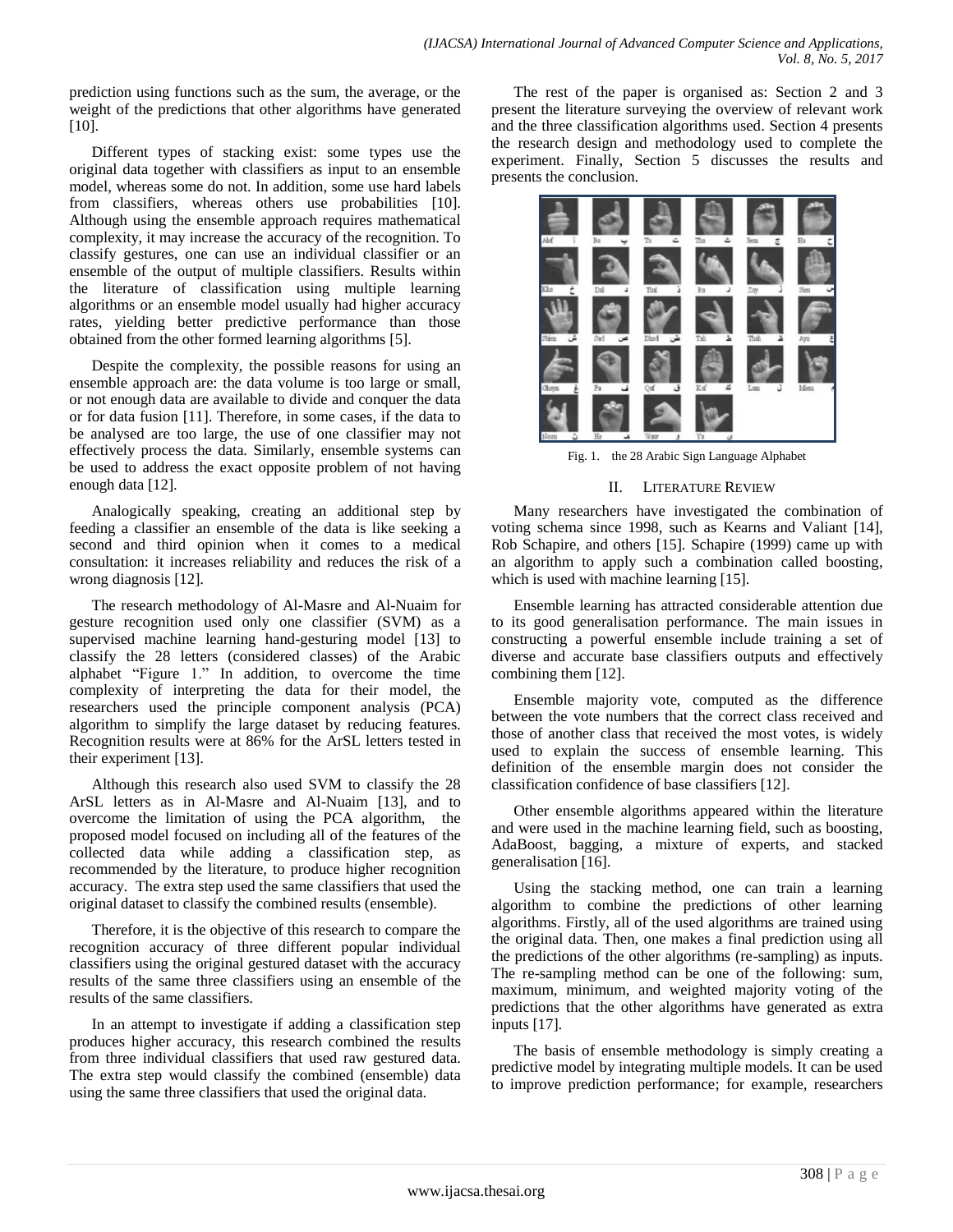from various disciplines, such as statistics, computer vision, and artificial intelligence, can use it [12].

Li, Hu, Wu, and Yu (2014) explored the influence of the classification confidence of the base classifiers in ensemble learning and had some interesting conclusions. First, they extended the definition of an ensemble margin based on the classification confidence of the base classifiers. Then, an optimisation objective was designed to compute the weights of the base classifiers by minimizing the margin-induced classification loss. They attempted several strategies to use the classification confidences and the weights. They observed that weighted voting based on classification confidence is better than simple voting if all of the base classifiers are used [17].

Farooq and Sazonov (2016) studied the ensemble performance of three classifiers—logistic regression, linear discriminant analysis, and decision trees—using three different ensemble approach: (1) boosting, (2) stacking, and (3) bagging. According to their results, the ensemble performance was enhanced by 4% compared to the individual algorithms [18].

In addition, Woźniak, Graña, and Corchado (2014) presented the idea of creating a multiple classifier system (MCS). They stated that no single classifier modelling approach that is optimal for all pattern-recognition tasks exists. Thus, MCS exploits the strengths of the different classifier models to create a high-quality compound recognition system, thus overcoming the performance of separate classifiers [19].

Ensembling is also known under various other names, such as multiple classifier systems, a mixture of experts, or a committee of classifiers [11]. Ensemble systems have shown to have higher performance in many applications compared to a single classifier's performance [11].

Most of the ensemble methods use a special mathematical model. Moreover, in applying the stacking method, researchers can use different types or scenarios—for example, combining the results of classifiers as a class label name, combining them as class prediction values, or combining the original dataset with class prediction values [20].

# III. CLASSIFICATION ALGORITHMS

# *A. Support Vector Machine (SVM)*

The SVM algorithm is used to classify data by drawing a clear line between observation data, which are actually points on a plane. The margin space around the line should be as wide as possible to avoid the misclassified values of a testing set [21]. In addition, the SVMs can efficiently perform non-linear classification using what is called the kernel function, implicitly mapping its inputs into high-dimensional feature spaces [22].

Predicting the values and setting the kernel function parameters with correct values are the main objective of the SVM learning algorithm. Many statistical packages establish those parameters to give the best prediction, such as the R studio statistical package [23].

Using SVM requires choosing the parameter C (cost function) or a penalty term. It is used because SVM relies on predictions to make a decision about the best boundary that

could cause an error. If the value of C is very large, then the decision boundary will be close to the data points nearest the support vectors. That means the misclassification probability increases as the value of C decreases [23].

## *B. k Nearest Neighbor (kNN)*

The Nearest Neighbour (NN) algorithm for learning has worked on numeric feature values. NN treats values as distance metrics and uses them as standard definitions between instances [24]. A k-Nearest Neighbours algorithm (kNN) is a non-parametric method used for classification where the input consists of the k closest training examples in the feature space [25]. As a classifier, kNN allocates a pattern to the class of the nearest pattern value [26]. It starts with every observation in the training set as a prototype and then successively merges any two nearest patterns of the same class as long as the recognition rate is not reduced [27].

# *C. Random Forest (RF)*

The term "random forest" refers to a collection of many decision trees (forest) where, when building at each node, there is some randomness in selecting the attribute to split. Thus, the RF breaks down a dataset into smaller and smaller subsets while an associated decision tree is incrementally developed at the same time [28]

To build a decision tree, two types of entropy need to be calculated using frequency tables. Entropy refers to the probability distribution of the information contained in each observation (gain). Thus, the main RF algorithm steps in Biau [29] show that after calculating the entropy of the observations, the dataset is then split into the different attributes (trees). In choosing the attribute with the largest information gain as the decision node (root) and as the left node, which has an entropy of 0, the remaining nodes require further splitting. Thus, the algorithm is run recursively on the non-leaf branches until all data are classified [29].

Various methods exist for evaluating the quality of algorithm prediction to guarantee the selection of the bestperforming classification algorithm. Among these are [30]:

- Confusion matrix (CM): shows the number of accurate and inaccurate predictions that the classification model makes compared to the actual outcomes (actual value) in the dataset.
- Receiver Operating Characteristic (ROC): also used for evaluation. ROC is a chart that shows a false positive rate (1-specificity) on the X-axis against a true positive rate (sensitivity) on the Y-axis.
- The area under the curve (AUC): determined by calculating the area under ROC curves; the quality of the classification model is measured, where the AUC should be between (0.5 and 1). When the area is close to one, it means that the classifier performance is acceptable; otherwise, if the area is less than 0.5, then the classifier performance is unacceptable because the classifier cannot distinguish between classes [31].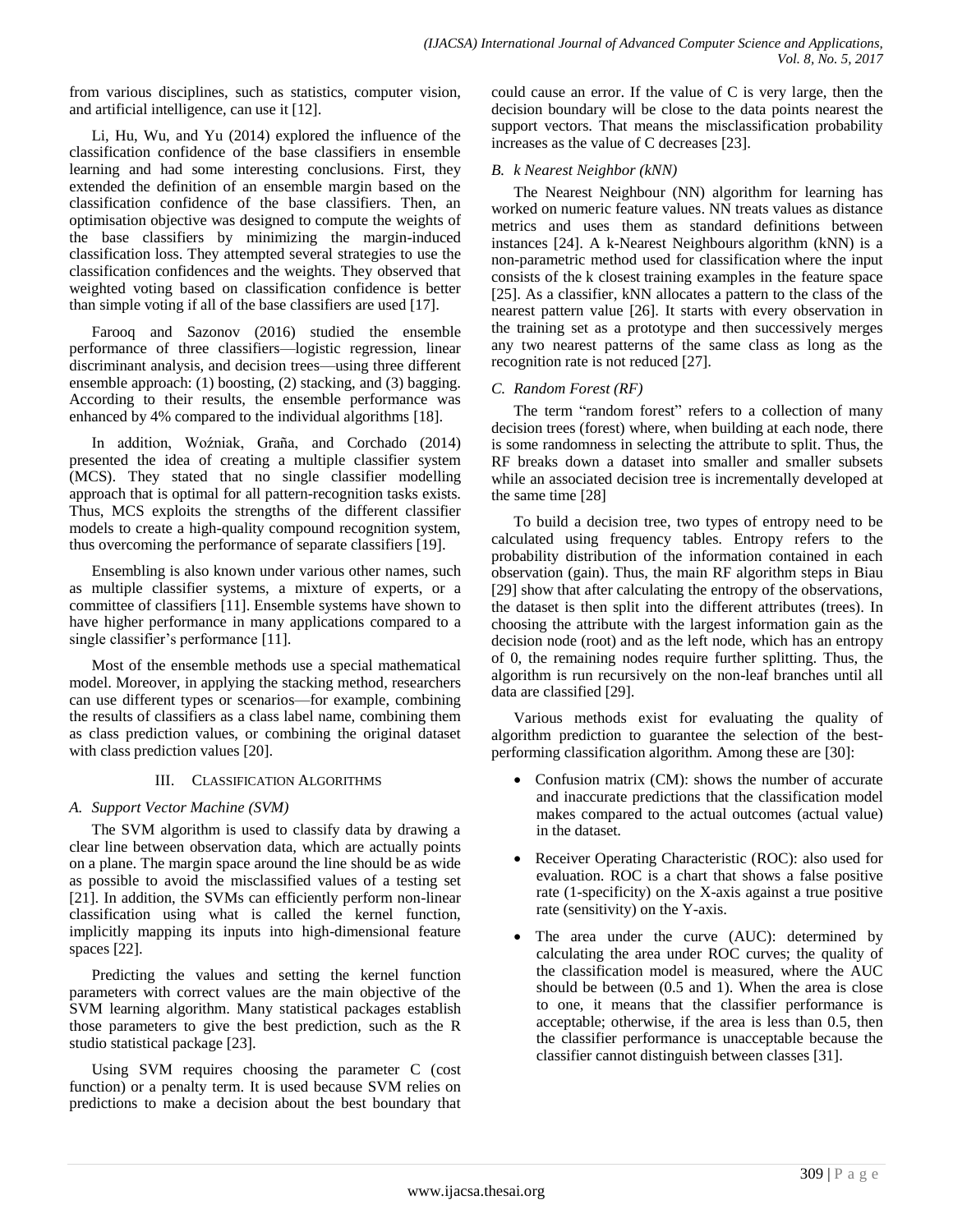#### IV. THE PROPOSED MODEL

## *A. Hardware and Software*

Applying machine learning to classification becomes easier with the development of depth cameras and sensors to provide more accuracy in identifying the individual body parts of a naturally looking human [32]. Sign language relies on different body parts, which necessitates the use of multiple sensors. In this research, Kinect™ and Leap Motion Controller (LMC) sensors were used to create a model for recognizing ArSL gestures. Microsoft Kinect Version 2.0—which Microsoft released—has a Red Green Blue (RGB) depth camera and a human skeletal tracking algorithm that offers information about human body joints [33]. Meanwhile, LMC Version 2.0 provides a skeletal-tracking algorithm that offers information about hands and fingers as well as overall hand-tracking data, even if the hands cross over each other. "Figure 2." presents the 11 joints that needed to be retrieved via Kinect and the 12 points that needed to be retrieved via LMC in this research.



Fig. 2. Depth sensors' joint points detect based on Cartesian coordinate system

The Microsoft Kinect and LMC open-source software development kit (SDK) library were used to develop the proposed prototype with options for reading and managing visual depth information [34]. Visual Studio 2013 with C# was also used to calibrate the two devices, and the SQL Server Management Studio 2010 was used to create a relational database.

# *B. Data Collection*

A prototype system was developed to collect data using the two sensors. The main window interface in the prototype provides real-time joint detection by representing the user's joint points as well as a histogram to give visual sign indications.

As participants gesture each letter they can individually click a button to save the body pose for each gesture.

"Figure 3" provides an example of a three-dimensional (3D) human skeleton where a line between each corresponding point was drawn (vector). To standardise the distance or depth metrics between the two devices, the length of each vector was converted from meters—which Kinect uses—to millimetres, which LMC uses, to standardise the length units in millimetres.



Fig. 3. Window in the prototype

Windows Media 3D from the Microsoft Development Network (MSDN) was used to visualise the captured data in the 3D space of human body joints by drawing one skeleton from the details retrieved from the two devices.

#### *C. Feature Extraction*

A feature represents a piece of information in any multimedia type, such as image, text, and video. It could be the direction of a certain object, such as the hand bones' direction [39]. For this research, the depth values that the two sensors captured were used to create two feature types, as seen in "Figure 4." Type one was denoted as "H" in the database; it included three angles for each hand bone, which were angles between the bone and the three axes of the coordinate system  $(X, Y, Z)$ . Type two was denoted as "A" in the database; it included one angle between each of the two bones.



Fig. 4. Example of three angles for one joint (three angles) and one angle between two bones

These angles are the main factor for a comparison between the two gestures. Then, the prototype was considered ready to use in the experimental environment, as seen in "Figure 5." Twenty participants were asked to gesture the 28 Arabic alphabet letters. Each participant stood in front of the devices, which were connected to a personal computer, and he or she made around 28 to 40 gestures and mimicked sign gestures spanning seven days. Around 200 right gestures were collected daily for different letters from different participants.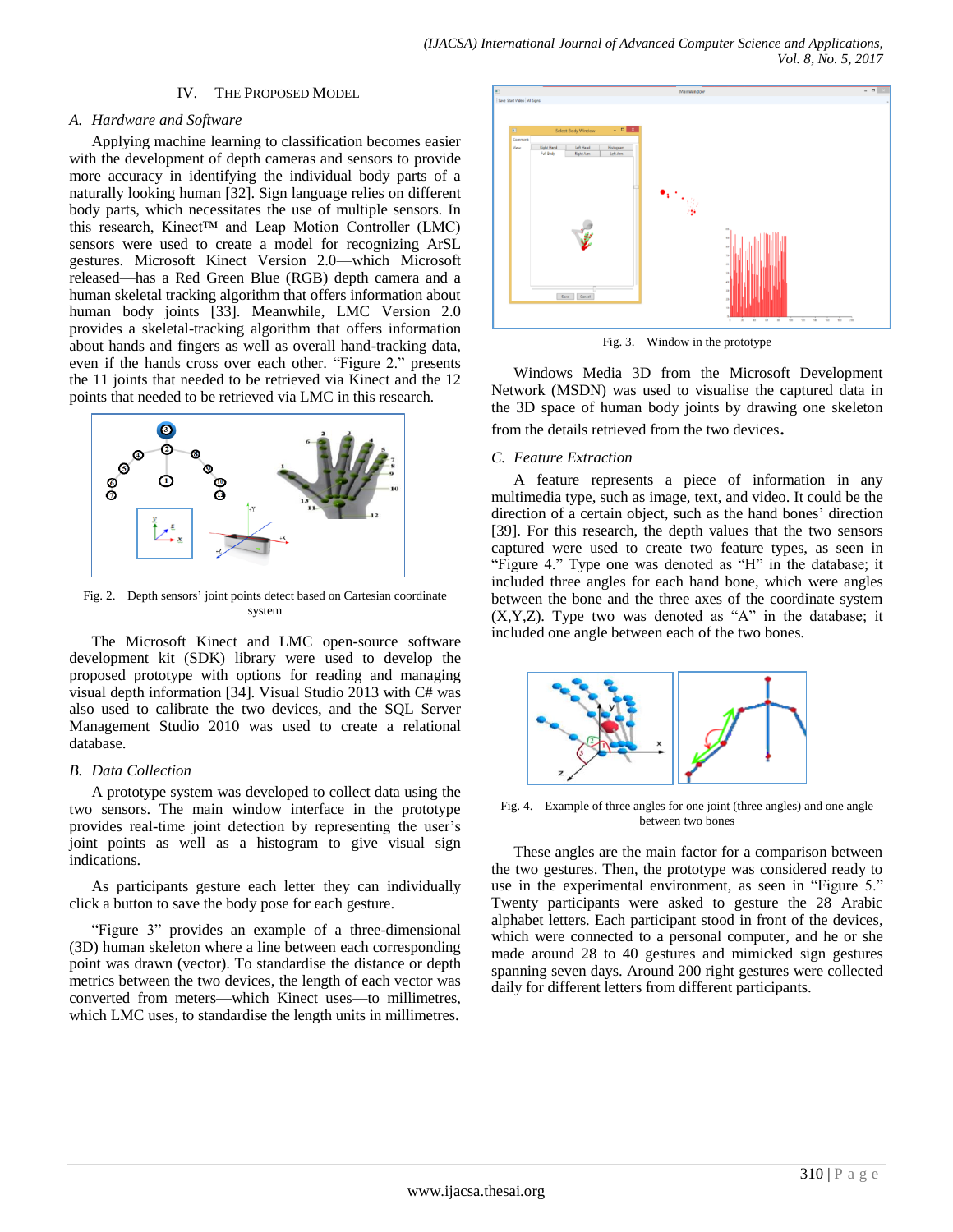

Fig. 5. The test environment with dimensions

Therefore, the number of gestured letters (observations) also varied between participants; for example, some participants gave five or more gestures for a specific letter. Table 1 shows the number of observations for each class (letter) in descending order.

TABLE I. NUMBER OF OBSERVATIONS IN EACH CLASS

| <b>Class</b><br><b>Name</b> | <b>Observ</b><br>ations# | <b>Class</b><br><b>Name</b> | <b>Obser</b><br>vation<br>$s \#$ | <b>Class</b><br><b>Name</b> | <b>Obser</b><br>vation<br>s# |
|-----------------------------|--------------------------|-----------------------------|----------------------------------|-----------------------------|------------------------------|
| Ta                          | 79                       | Shien                       | 60                               | Waw                         | 37                           |
| Kaf                         | 74                       | Dal                         | 55                               | Fa                          | 36                           |
| Ba                          | 71                       | Ha                          | 48                               | Zay                         | 36                           |
| Jiem                        | 70                       | Alef                        | 47                               | Ya                          | 34                           |
| Sien                        | 70                       | He                          | 47                               | Ghayn                       | 29                           |
| Oaf                         | 68                       | Noon                        | 47                               | Thal                        | 19                           |
| Lam                         | 68                       | Sad                         | 47                               | Tah                         | 14                           |
| Ra                          | 68                       | Tha                         | 45                               | Thah                        | 12                           |
| <b>Dhad</b>                 | 65                       | Ayn                         | 44                               |                             |                              |
| Miem                        | 64                       | Kha                         | 44                               |                             |                              |

The collected dataset had 235 features, presented in "Figure  $6$ " as columns: the values of H0 to H180 were from type one, and the values of A1 to A54 were from type two. The dataset was reduced by selecting the body parts on which each gesture relied while removing all values that would not affect the interpretation of the ArSL letters. For example, the feature "A1" was an angle between the shoulder and right hand and would not affect the recognition of any ArSL letter depending on the hand bones only (at this point, the features became 102 values). In addition, the features with zero variance were removed; for example, when the variance of all values in feature "A9" was calculated, the result was zero, so that did not affect the recognition either (the features became 90 values).

The dataset observations are presented in "Figure 6" as rows, which include 1456 observations. Certain observations were removed as well, such as: 1) the rows that had the same values and 2) the rows that had multiple missing values (null values, where the device did not capture observation values well). The dataset was cleaned out for the 90 features' values, and the number of observations was changed to 1398.

"Figure 6" shows the dataset structure, where each observation was considered a letter from a specific participant and contained many features.

|  | <b>User Information</b> |              |       |                      | <b>Features</b> |                      |          |                |                      |                          |                          |                      |                      |                      |                          |
|--|-------------------------|--------------|-------|----------------------|-----------------|----------------------|----------|----------------|----------------------|--------------------------|--------------------------|----------------------|----------------------|----------------------|--------------------------|
|  |                         |              | Lable | <b>UserNmae</b>      | User-ID         | A.,                  | A7       | A <sub>8</sub> | A <sub>9</sub>       | A.,                      | H.,                      | H <sub>19</sub>      | <b>H20</b>           | H <sub>21</sub>      | Н.,                      |
|  |                         |              | Alef  | alef-walaa           | 122             |                      | 5        | 5              | 66                   |                          |                          | 143                  | 155                  | 29                   |                          |
|  |                         |              | Alef  | Alef Mea3            | 191             | <br>                 | $\Omega$ | $\mathbf{1}$   | 66                   | <br>$\ddot{\phantom{a}}$ | <br>$\ddot{\phantom{a}}$ | 96                   | 191                  | 60                   | <br>$\ddot{\phantom{a}}$ |
|  |                         | Class        | Alef  | Alef Ran             | 200             |                      | 10       | 4              | 66                   | $\ddot{\phantom{a}}$     | $\ddot{\phantom{a}}$     | 127                  | 185                  | 55                   | $\ddot{\phantom{a}}$     |
|  |                         |              | Alef  | Alef ME              | 277             |                      | 12       | $\overline{z}$ | 66                   | $\ddot{\phantom{a}}$     | $\ddot{\phantom{a}}$     | 65                   | 139                  | 14                   | $\ddot{\phantom{a}}$     |
|  | Observations            |              | Alef  |                      |                 |                      |          |                |                      |                          |                          |                      | $\cdot$              |                      |                          |
|  |                         | Class        | Ra    | ba-walaa             | 124             |                      | 27       | 30             | 66                   |                          |                          | 114                  | 198                  | 91                   |                          |
|  |                         |              | Ba    | Ba Mea3              | 201             |                      | 9        | 12             | 66                   |                          |                          | 85                   | 198                  | 100                  |                          |
|  |                         |              | Ba    | Ba sara              | 203             |                      | 41       | 48             | 66                   |                          |                          | 105                  | 197                  | 119                  |                          |
|  |                         | <b>Class</b> | Ba    | $\ddot{\phantom{a}}$ | $\mathbf{r}$    |                      |          |                | $\ddot{\phantom{a}}$ |                          |                          | $\ddot{\phantom{a}}$ | $\sim$               | $\ddot{\phantom{a}}$ | $\ldots$                 |
|  |                         |              | Ta    | $\ddot{\phantom{a}}$ | ٠.              |                      |          |                | $\ddot{\phantom{a}}$ | н.                       |                          |                      | $\mathbf{a}$         | $\ddot{\phantom{a}}$ | $\ddotsc$                |
|  |                         |              | Ta    | ta-walaa             | 126             | $\ddot{\phantom{a}}$ | 39       | 25             | 66                   | $\ddot{\phantom{a}}$     | $\ddot{\phantom{a}}$     | 104                  | 192                  | 61                   | $\ddot{\phantom{a}}$     |
|  |                         |              | Ta    |                      |                 |                      |          |                |                      |                          |                          |                      | $\cdot$              |                      |                          |
|  |                         |              | Tha   | tha-walaa            | 127             |                      | 17       | 15             | 66                   |                          |                          | 90                   | 182                  | 44                   | $\ddotsc$                |
|  |                         |              | Tha   |                      |                 |                      |          |                |                      |                          |                          |                      | $\ddot{\phantom{0}}$ | $\cdots$             |                          |

Fig. 6. Original dataset structure

# *D. Classification Implementation*

A dataset of 1456 gestured letters (observations) of the ArSL was collected. This original dataset was passed through three individual classifiers:

- SVM, which gave the highest accuracy results of ArSL letter classification in the experiments [13]
- RF, which many researchers recommend for its high accuracy [36]
- kNN, which is commonly used for its ease of interpretation and low processing time [25]

The results of the three classifiers were combined, and results were reused as a new dataset to train the same classifiers. The result of this combination is called an "ensemble schema dataset." Therefore, the training datasets were classified as an original dataset and an ensemble schema dataset.

The stacking schema was used for this research with only the classifiers' predictions (class labels were the letter names) as input for the ensemble model, without the original data, as seen in "Figure 7."



Fig. 7. Diagram of ensemble using stacking concept

In stacking's simplest form, the results from three different classifiers generated a new dataset named the "ensemble schema dataset." Classification passed two phases Classification passed two phases implementing the following steps:

*1)* The database was divided into two sets, training and testing set.

*2)* The training set was fed into classifiers to train them to recognise the class labels (letters).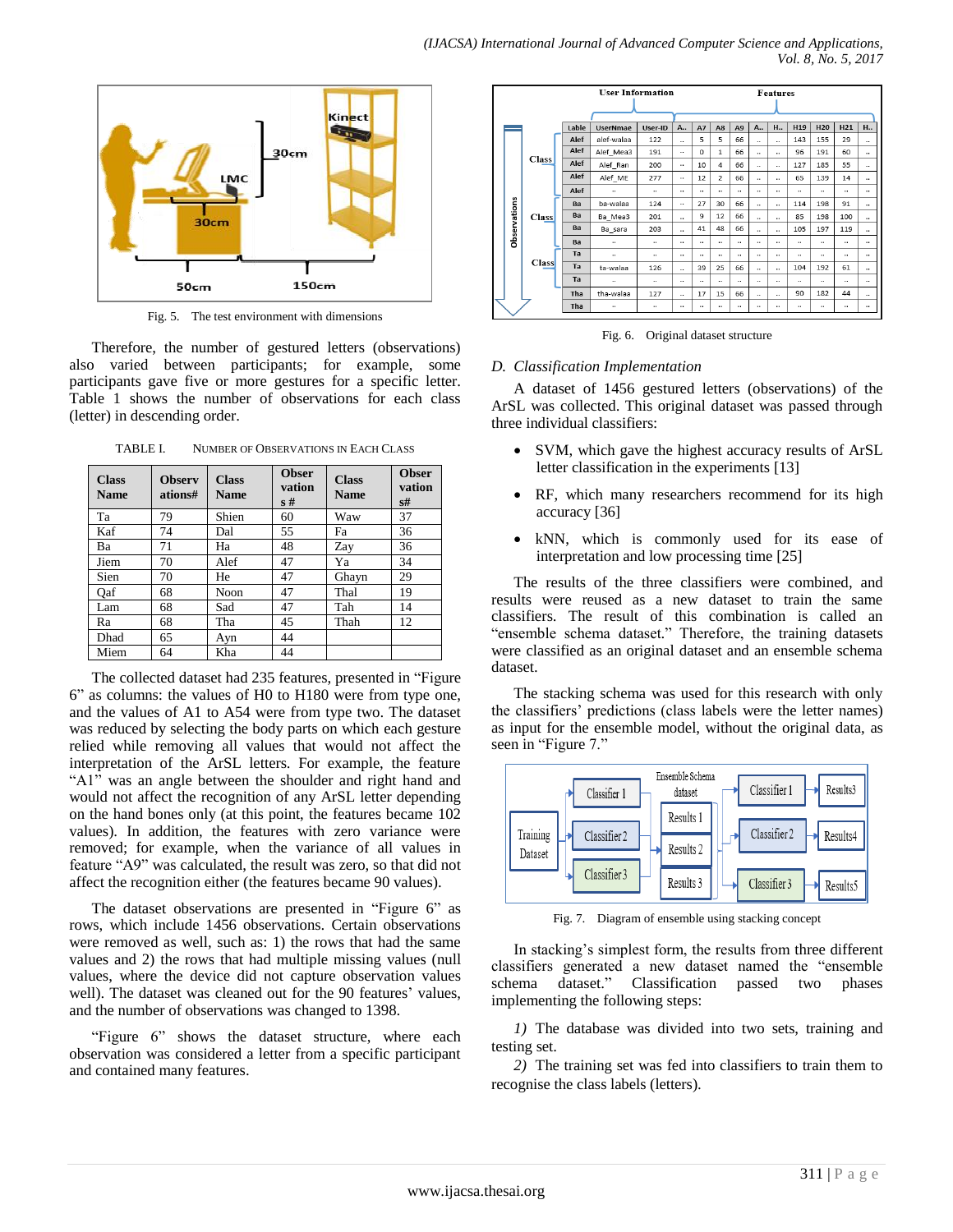*3)* The testing set was used to evaluate the classifiers' prediction ability (if it could recognise letters in the testing set accurately).

*4)* The CM showed the number of accurate and inaccurate predictions that the classifier made compared to the actual outcomes (actual value) in the testing set. Then, all classifiers' performance was evaluated by calculating the area under the ROC curves.

The implementation details of each phase are as follows in "Figure 8" and "Figure 9":

Phase 1: The raw database of 1456 observations (considered the letters) became 1398 after removing the rows that had the same values. The dataset was separated into a splitting ratio of a 75% to 25% training set with 1047 observations and a testing set with 351 observations. This training set was divided once more with the same splitting ratio into observations, such that:

- by using 730 observations, the model was trained to learn individually along with the right letter; and
- by using 317 observations, the model had to predict (classify) letters using the SVM, kNN, and RF algorithms.

Then, the prediction results from all three algorithms (317 predictions for each) were combined to become the training set of the three classifiers in phase 2. In addition, by using 351 observations, the model had to predict (classify) letters using the SVM, kNN, and RF algorithms as well. Then, the prediction results were combined to become the testing set of the three classifiers in phase 2.

Phase 2: The prediction data produced from phase 1 were used for the training step and then for the testing set of the 351 observations.



Fig. 8. Proposed model implementation structure in phase 1



Fig. 9. Proposed model implementation structure in phase 2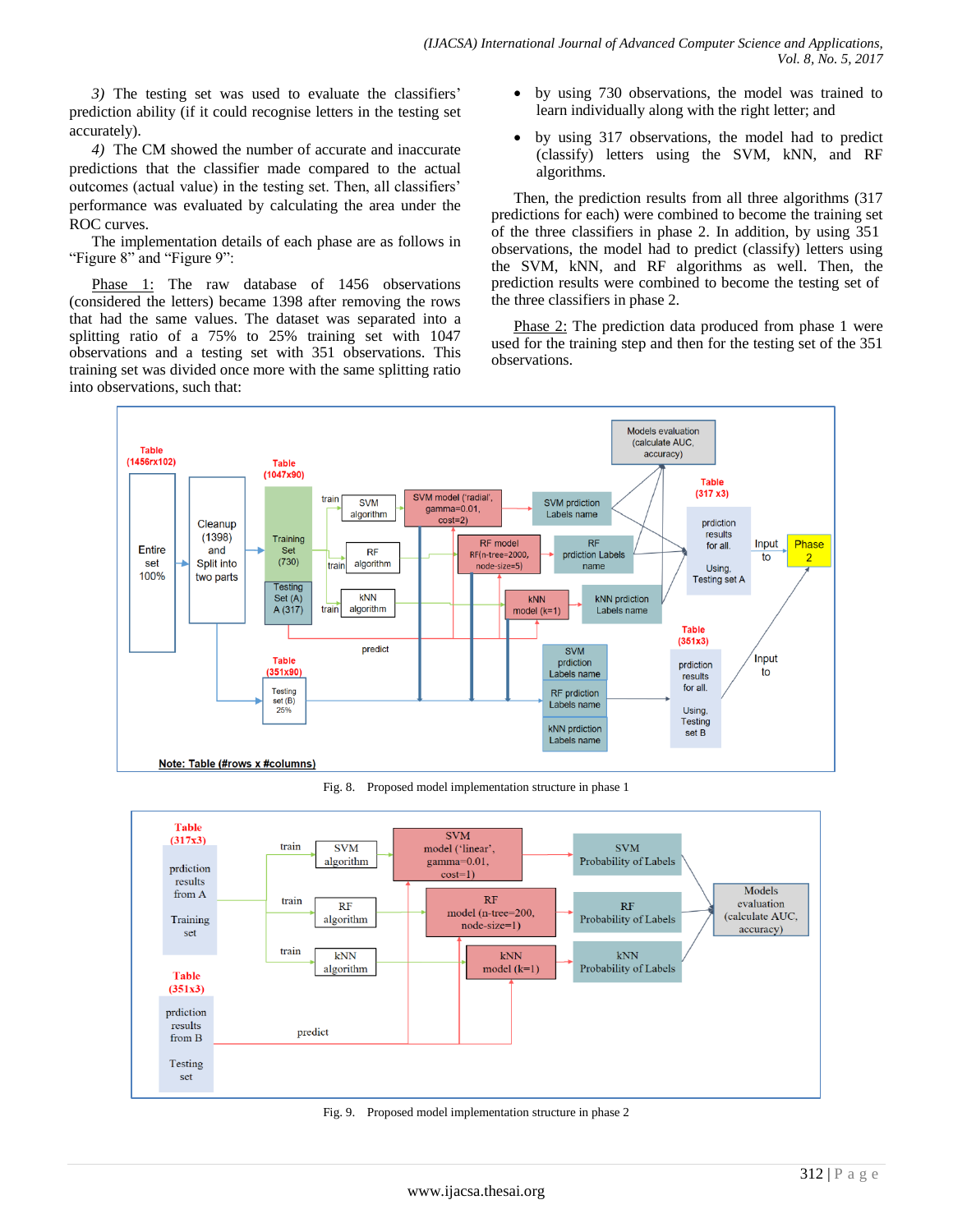#### *E. Classification Results*

The results of the classification in phase 1 for each classifier in detail are (Table 2):

*1)* kNN's parameter k was assigned a value equal to the square root of the available total number of observations. The value of k could be adjusted from 1 to 10. The value of  $k=1$ was chosen for less computation and an accuracy of 85.484%.

*2)* SVM's two parameters—cost and gamma—were set to 2 and 0.01, respectively, to get the highest accuracy. In addition, kernel  $=$  "radial" because it uses curves instead of straight lines to separate the different labels; accuracy was 88.803%.

*3)* RF's two parameters: n(tree) (total number of trees to build) was set to 2000 and the node size (maximum children each tree can have) was set to five, which achieved an accuracy of 86.809%.

The results of the classification in phase 2 for each classifier in detail are (Table 2):

*1)* kNN had an accuracy of 87.151%, where the parameter  $k=1$ .

*2)* SVM had an accuracy of 86.880%, where the kernel = "linear"; and SVM's two parameters, cost and gamma, were set to 1 and 0.01, respectively.

*3)* RF had an accuracy of 88.048%, with RF's two parameters of n (tree) and node size, set to 200 and 1 respectively.

TABLE II. OVERALL ACCURACY

| <b>Classifier</b> | Phase 1,<br><b>Original dataset</b> | Phase 2,<br><b>Ensemble dataset</b> |  |  |
|-------------------|-------------------------------------|-------------------------------------|--|--|
| kNN               | 85.484%                             | 87.151%                             |  |  |
| <b>SVM</b>        | 88.803%                             | 86.880%                             |  |  |
| RF                | 86.809%                             | 88.048%                             |  |  |

The classifiers' performance in the two phases was evaluated using AUC for individual letter accuracy; these results are shown in "Figure 10" and "Figure 11."



Fig. 10. The area under curve (AUC) for each classifier in phase 1



Fig. 11. The area under curve (AUC) for each classifier in phase 2

SVM achieved optimum results for this experiment when trained on the original dataset and not on the ensemble schema dataset, and this could be attributed to the variation in the number of observations for each class (Table 1). However, the devices had a low-speed response compared to human movement and a low precision of capturing the frames of a specific gestured letter. This was especially true for complex letters such as the following: ذ) (Thal),  $\perp$  (Tah), and  $\perp$  (Thah), where fingers overlapped, and the participant had to repeat the gesture or drop it altogether. This ultimately resulted in the variance between the numbers of observations for each class.

The variations in observation numbers were examined to assess if they affected the results. The discrepancy between the overall results of the algorithms used was investigated when it was trained on the original dataset and on the ensemble schema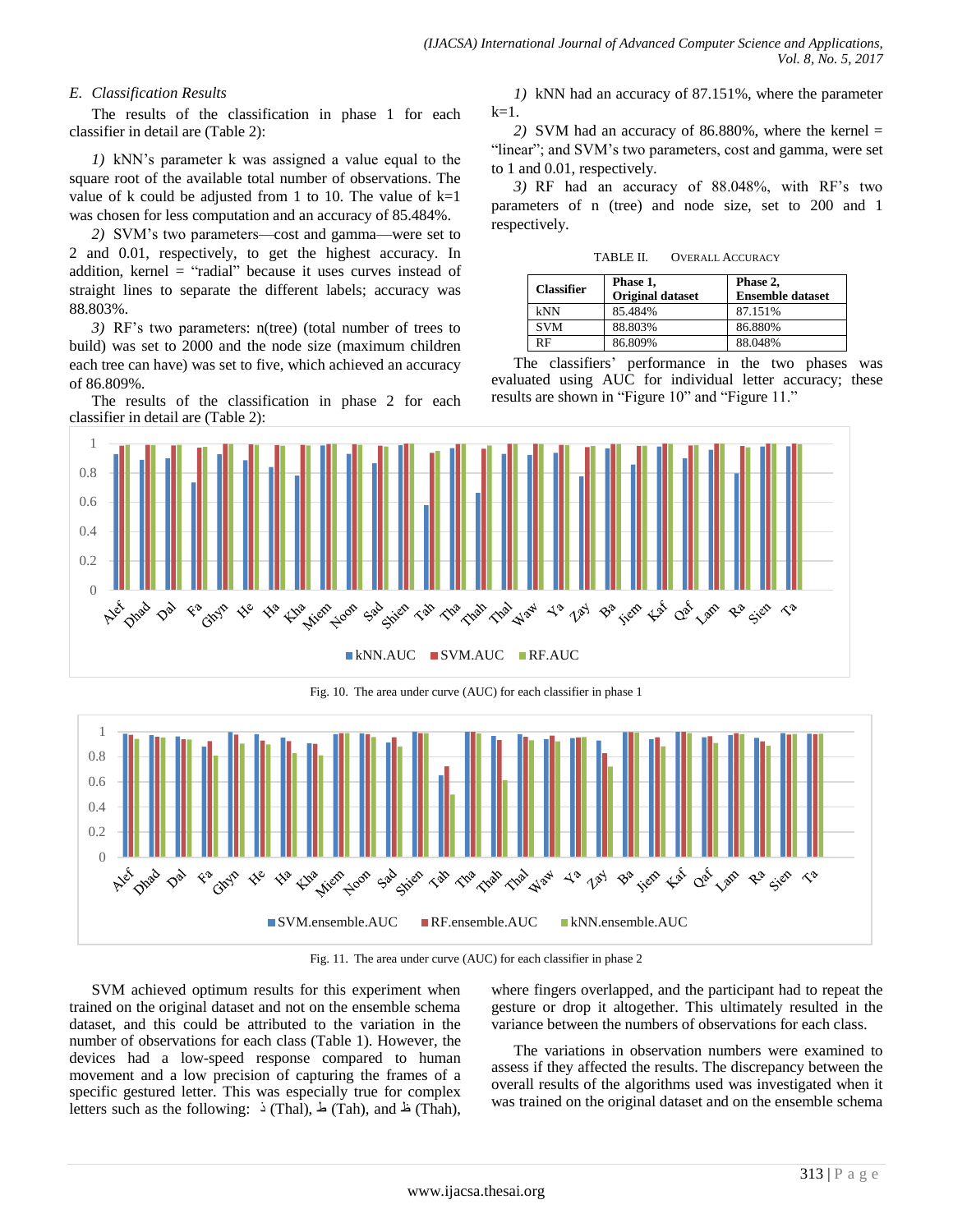dataset. The researchers proposed that the SVM could have achieved better results when applied to the original dataset due to the variance between the numbers of observations for each class. This was sometimes less than 10 in the training set, such as  $\Delta$  (Thal),  $\Delta$  (Tah), and  $\Delta$  (Thah), which had fewer than 20 observations. Running the three classifiers on these observations could have affected the overall results.

The three classifiers, kNN, SVM, and RF, were run on classes that had more than 65 observations each. The selection of 65 as a number is statically justified because the observations for each class were divided into training and testing sets, with the former requiring no fewer than 50 observations so that the model—which was based on the training set—would be satisfactory. In this particular case, it covered the highest observations under eight classes (letters), which are as follows:  $\dot{\mathcal{L}}$  (Ta) with 79 observations,  $\dot{\mathcal{L}}$  (Kaf) with 74 observations,  $\leftrightarrow$  (Ba) with 71 observations,  $\sim$  (Jiem) with 70 observations,  $\omega$  (Sien) with 70 observations,  $\phi$  (Qaf) with 68 observations,  $\sqrt{Lam}$  (Lam) with 68 observations, and (Ra) with 68 observations.

Moreover, the three classifiers (kNN, SVM, RF) were also re-run on the remaining 20 classes with fewer than 65 observations. Table 3 and Table 4 demonstrate the discrepancy noted earlier, which shows how the classifiers have changed in their overall accuracy results.

The eight ArSL letters that had more than 65 observations for each letter were analysed (Table 3). It was concluded that all of the classifiers' performance was enhanced when using a high number of observations. The accuracy results in phase 1 for kNN, SVM, and RF were 93.566%, 96.119%, and 93.846%, respectively. The results in phase 2 for kNN, SVM, and RF were 95.524%, 94.336%, and 95.699%, respectively.

TABLE III. CLASSIFICATION OVERALL ACCURACY 8 CLASSES (OBSERVATION NUMBERS >65)

| <b>Classifier</b> | Phase 1,<br><b>Original dataset</b> | Phase 2,<br><b>Ensemble dataset</b> |  |  |
|-------------------|-------------------------------------|-------------------------------------|--|--|
| kNN               | 93.566%                             | 95.524%                             |  |  |
| <b>SVM</b>        | 96.119%                             | 94.336%                             |  |  |
| 9 F               | 93.846%                             | 95.699%                             |  |  |

The remaining 20 classes of the ArSL Arabic alphabet, which had fewer than 65 observations for each letter, were also analysed (Table 4). The accuracy results in phase 1 for kNN, SVM, and RF were 85.216%, 88.221%, and 86.178%, respectively, and in phase 2, the results were 87.163%, 87.500%, and 88.413%, respectively.

TABLE IV. CLASSIFICATION OVERALL ACCURACY 20 CLASSES (OBSERVATION NUMBERS <65)

| <b>Classifier</b> | Phase 1,<br><b>Original dataset</b> | Phase 2,<br><b>Ensemble dataset</b> |
|-------------------|-------------------------------------|-------------------------------------|
| kNN               | 85.216%                             | 87.163%                             |
| <b>SVM</b>        | 88.221%                             | 87.500%                             |
| <b>RF</b>         | 86.178%                             | 88.413%                             |

Recognition accuracy results for each phase is as follows (Table 5):

*1)* Among individual classifiers, overall, SVM had higher accuracy in phase 1.

*2)* For the ensemble approach, overall, RF had higher accuracy in phase 2.

*3)* For all classes and classes with more than 65 observations, SVM had a higher accuracy in phase 1 than RF did in phase 2.

*4)* RF achieved higher accuracy in phase 2 for classes with fewer than 65 letters compared to SVM in phase 1, but the difference was negligible.

TABLE V. ALL RESULTS IN PHASE 1: ORIGINAL DATASET AND PHASE 2: ENSEMBLE DATASET

|            | All classes |         |         | $8 \text{ classes} > 65$ | 20 classes $< 65$ |         |  |
|------------|-------------|---------|---------|--------------------------|-------------------|---------|--|
|            | Phase 1     | Phase 2 | Phase 1 | Phase 2                  | Phase 1           | Phase 2 |  |
| kNN        | 85.484%     | 87.151% | 93.566% | 95.524%                  | 85.216%           | 87.163% |  |
| <b>SVM</b> | 88.803%     | 86.880% | 96.119% | 94.336%                  | 88.221%           | 87.500% |  |
| RF         | 86.809%     | 88.048% | 93.846% | 95.699%                  | 86.178%           | 88.413% |  |

#### V. DISCUSSION AND CONCLUSION

This research used two depth sensors to capture all upper human skeleton joints, upon which most sign-language gestures rely. The supervised machine learning algorithms of kNN, SVM, and RF classified the depth values of gestures representing all ArSL letters.

It is essential to enhance the recognition accuracy of ArSL when using a supervised machine-learning approach, as it is important to get more accurate recognition results while avoiding complexity schema (the ensemble needs results from the three classifiers to classify the dataset), which requires more computation time.

The classification was performed using R packages, where three classifiers, SVM, kNN, and RF, were used to implement the general classification implementation process in two phases to recognise and interpret incoming gestures. In phase 1, the three classifiers of kNN, SVM, and RF were trained on the original dataset, whereas, in phase 2, the three classifiers were trained on an ensemble dataset, where the results of these three classifiers were combined into an ensemble schema dataset to classify the classes again. In addition, the various numbers of observations for each letter were analysed to check if various numbers affected the classifiers' accuracy performance.

As shown in Table 5, the recognition accuracy results were different among the three classifiers and among the two phases and for the different number of observations (classes with all observations, classes with fewer than 65 observations, and classes with more than 65 observations).

The researchers concluded that the implementation of SVM produced a higher overall accuracy when running as an individual classifier, no matter the number of observations. However, for small datasets, RF's ensemble approach could be used, as it had higher accuracy than SVM did in phase 1.

Although RF produced higher accuracy results for classes with limited class observation data, the difference between the accuracy results of RF in phase 2 and SVM in phase 1 was negligible. Such a difference does not warrant using an ensemble approach, which adds more processing complexity, as required with the ensemble approach.